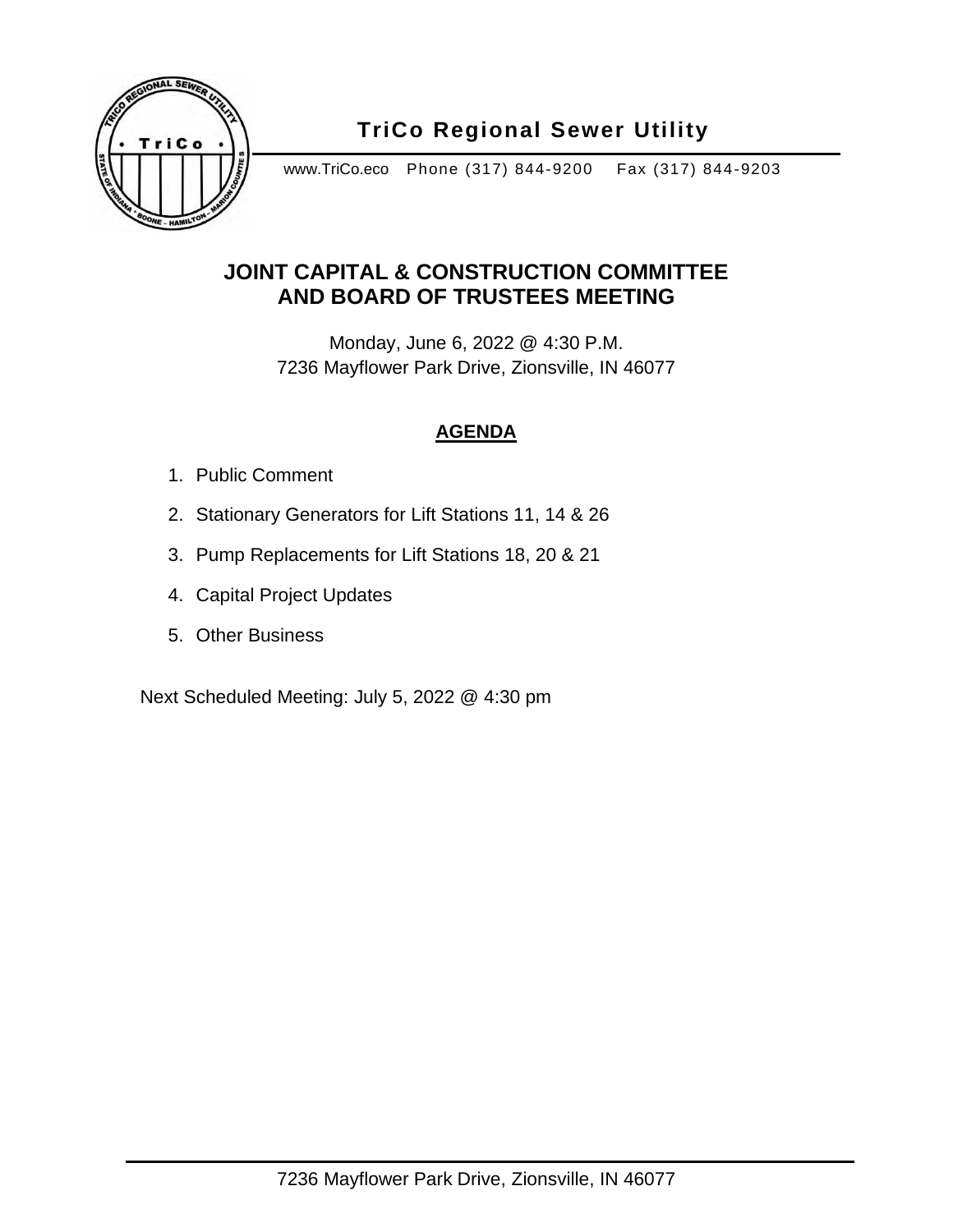| O REGIONAL SEWER UTEN             |  |
|-----------------------------------|--|
| TriCo                             |  |
| <b>SALAR BOOME - HAMILTOW WAS</b> |  |
|                                   |  |

## **MEMORANDUM**

| To:   | <b>C&amp;C Committee</b>                          |
|-------|---------------------------------------------------|
| From: | <b>Wes Merkle</b>                                 |
| Date: | June 2, 2022                                      |
|       | Subject: Generators for Lift Stations 11, 14 & 26 |

GRW completed plans and specifications for replacement of electrical and controls equipment at Lift Stations 11, 14 and 26. Lift Station 11 receives a new standby generator and automatic transfer switch. Lift Station 14 receives a new control panel with VFDs, a new generator, and a new automatic transfer switch. Lift Station 26 receives a new standby generator. Design of the new control panel for Lift Station 14, which is part of this project, is nearly complete. Both the control panel and equipment installation will be quoted separately.

The following quotes were received for standby generators and automatic transfer switches for Lift Stations 11, 14 and 26:

| Caterpillar (MacAllister Machinery Co. Inc.) | \$242,361.24 |
|----------------------------------------------|--------------|
| Kohler (Buckeye Power Sales)                 | \$218,000.00 |
| MTU (Interstate Power Systems, Inc.)         | \$184,952.00 |

Delivery is anticipated in 9 months. The overall budget for this project is \$575,000.

Recommended Action: Recommend the Board approve purchasing standby generators and automatic transfer switches from Interstate Power Systems, Inc. for \$184,952.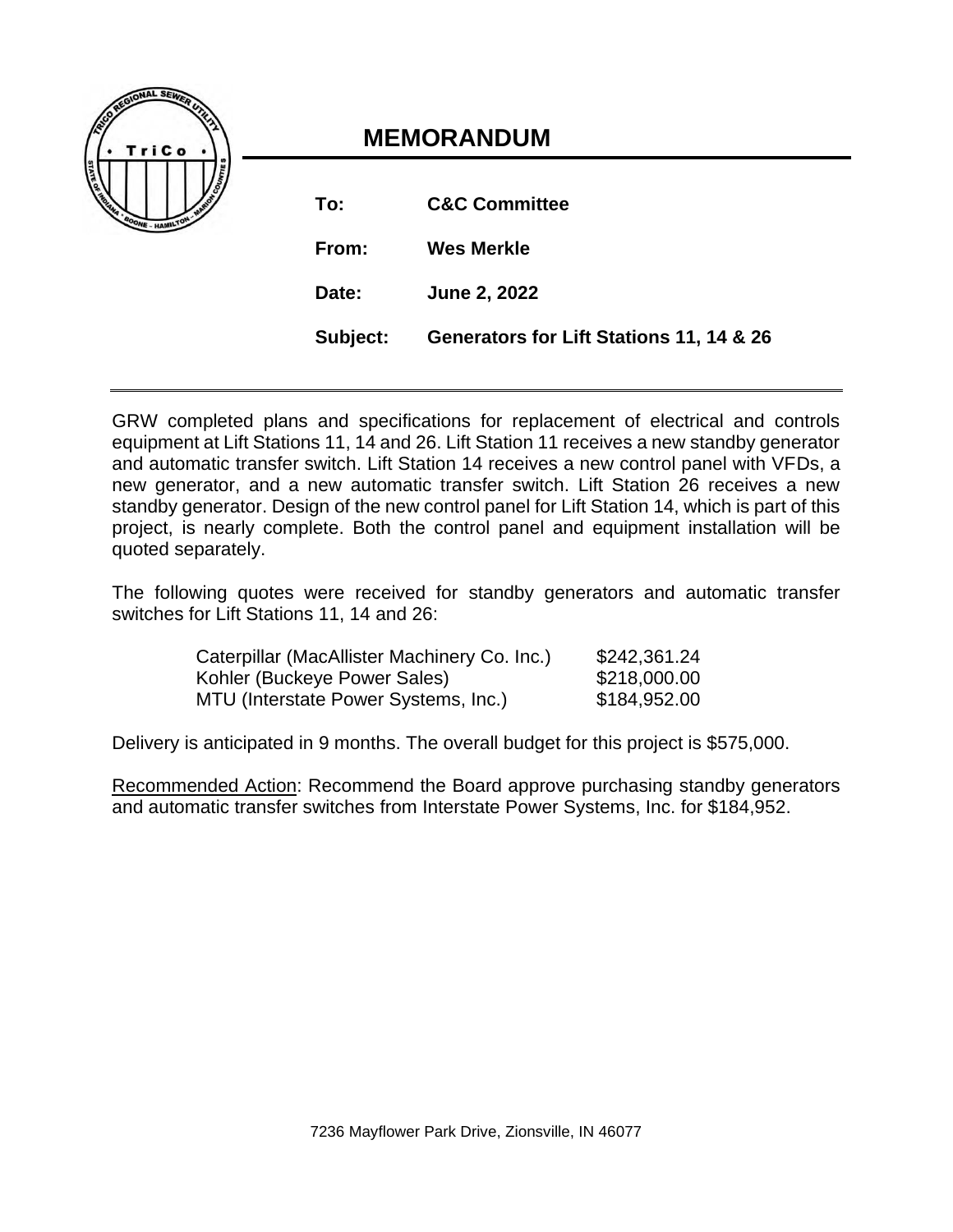

# **MEMORANDUM**

| To:      | <b>C&amp;C Committee</b>                                                                                                     |
|----------|------------------------------------------------------------------------------------------------------------------------------|
| From:    | <b>Wes Merkle</b>                                                                                                            |
| Date:    | <b>June 2, 2022</b>                                                                                                          |
| Subject: | <b>Pump Replacements for</b><br><b>Lift Stations 18, 20 &amp; 21 and</b><br><b>Pump Impeller Upgrade for Lift Station 17</b> |

Pumps at Lift Stations 18, 20 and 21 are past their 20-year service life and are due for replacement. Pumps at Lift Station 17 need larger impellers to increase their capacity, enabling us to stay ahead of growth in the northwest quadrant of our service area.

The following quotes were received for replacement pumps at Lift Stations 18, 20, and 21:

| Flygt (Xylem Water Solutions USA, Inc.) | \$51,886.60 |
|-----------------------------------------|-------------|
| KSB (Straeffer Pump & Supply, Inc.)     | \$46,100.00 |

TriCo has no KSB pumps, however both manufacturers have good reputations. TriCo has long used Flygt pumps for consistency in stocking spare parts and staff familiarity with maintenance and repair. Staff believes the overall cost to switch pump manufacturers outweighs the initial savings offered by KSB; therefore, staff recommends staying with Flygt. New pumps are sized for buildout capacity at these three lift stations.

Impellers for Lift Station 17 are only available from the existing pump manufacturer which is Flygt. Impellers and accessories were \$42,717. New pump bases for Lift Station 21 and spare parts for Lift Station 18, 20 and 21 pumps were \$8,761.

Delivery is anticipated in up to 4 months. Staff will install new pumps at Lift Stations 18 and 20, and new pump impellers at Lift Station 17. Pump installation at Lift Station 21 includes wet well piping and valve replacement, which will be quoted separately. The overall budget for this project is \$160,000.

Recommended Action: Recommend the Board approve purchasing replacement pumps from Xylem Water Solutions USA, Inc. for \$103,365.17.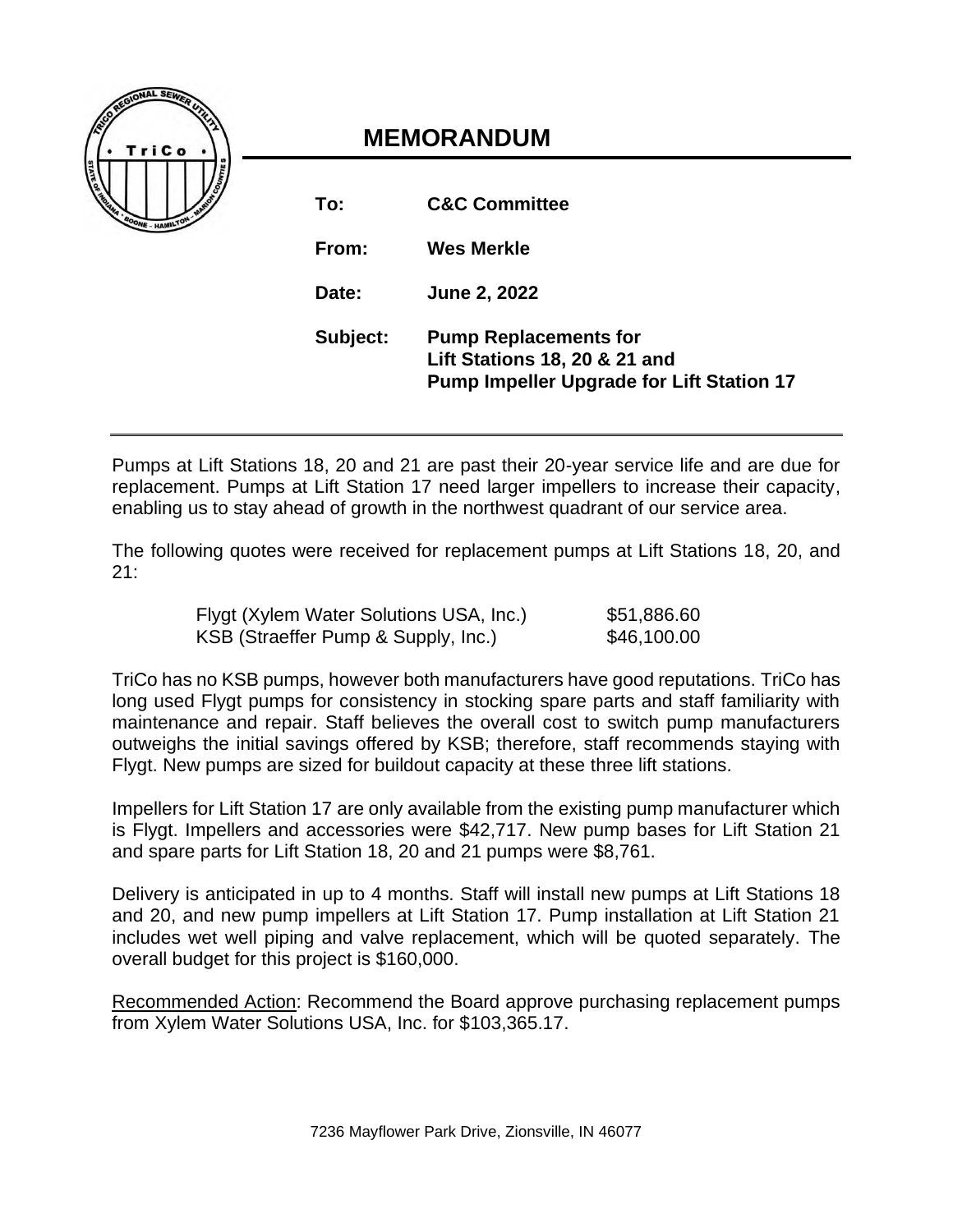

# **MEMORANDUM**

| To:      | <b>C&amp;C Committee</b>       |
|----------|--------------------------------|
| From:    | <b>Wes Merkle</b>              |
| Date:    | June 2, 2022                   |
| Subject: | <b>Capital Project Updates</b> |

The following updates are provided for ongoing capital projects. Please refer to the Capital Project Fact Sheets for background information on individual projects.

• #1902 – TriCo WRRF Expansion

The old VLRs are back in service. We have officially expanded plant capacity to 5.72 MGD. Plant staff drained the Orbal after flow was moved over to the VLRs. Grit removal equipment troubleshooting continues. We are awaiting replacement parts for two valve actuators. Once installed we are hopeful that grit removal will finally be started up. Crews continue punch list work and cleanup throughout the site. Final grading and seeding are underway.

• #2101 – Little Eagle Creek Interceptor Extension

Staff is working with legal counsel to proceed with easement acquisition. This project may be put on hold as the first development to be served by the sewer extension can connect to existing sanitary sewers via temporary lift station. Additional anticipated development in the area along Michigan Road will require extending gravity sewers.

• #2201 Lift Station 1 (Keystone/99<sup>th</sup> Street) Wet Weather Pump Replacement & Lift Station 2 (106<sup>th</sup>/Spring Mill) Pump #3 Replacement

Delivery of replacement pumps is expected this fall. Staff will install the new pump at Lift Station 2. Pump installation at Lift Station 1 includes wet well piping and lining, which will be quoted separately.

• #2202 Lift Station 8 (Laurelwood) Reconstruction, #2207 Lift Station 26 (Jackson's Grant) Parallel Force Main, and #2208 Lift Station 16 (Michigan/Sycamore Street) Reconstruction

Design services are underway. Construction is anticipated to start this fall.